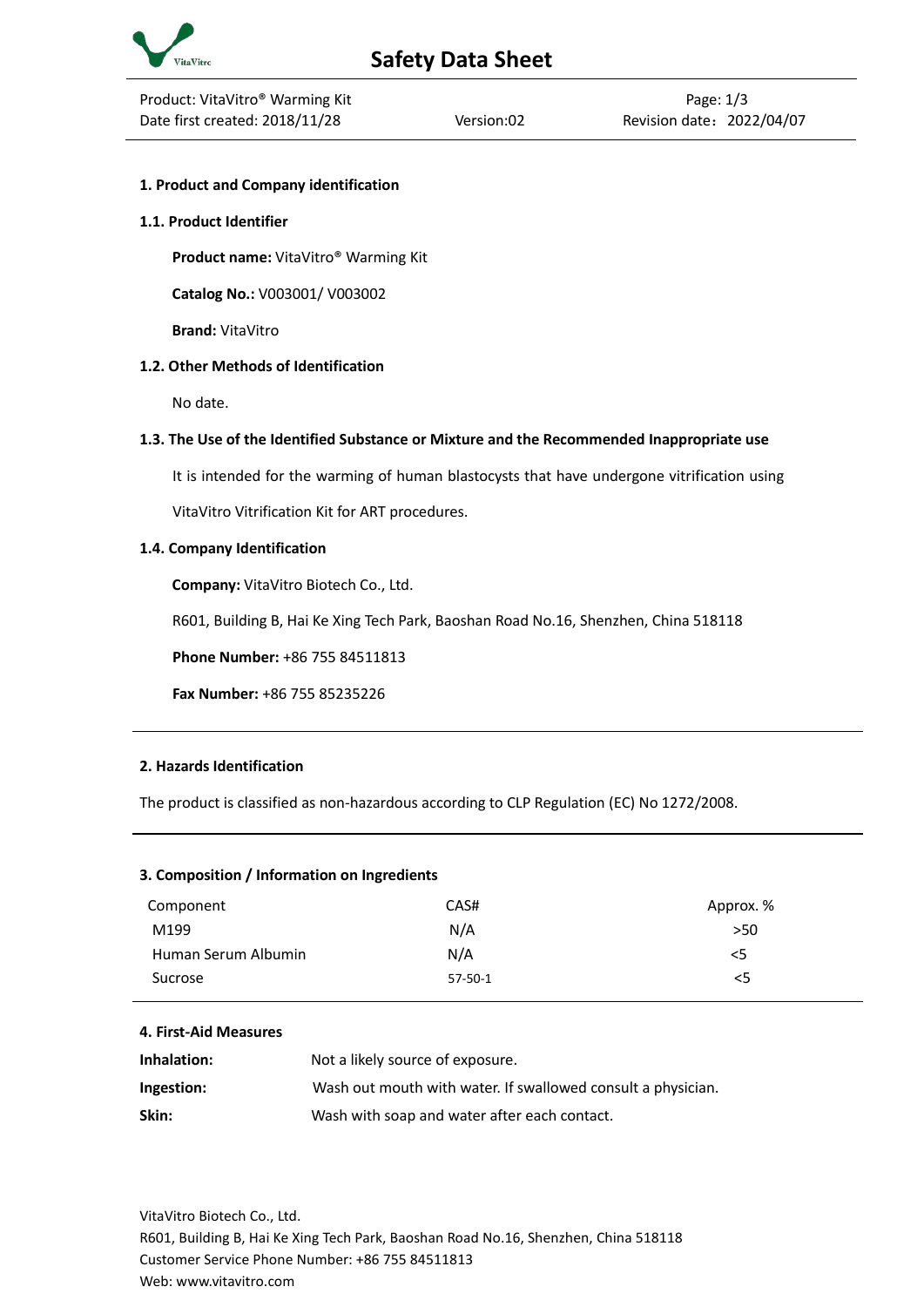

| Product: VitaVitro <sup>®</sup> Warming Kit |            |                                                                                                                                            | Page: $2/3$               |  |  |
|---------------------------------------------|------------|--------------------------------------------------------------------------------------------------------------------------------------------|---------------------------|--|--|
| Date first created: 2018/11/28              |            | Version:02                                                                                                                                 | Revision date: 2022/04/07 |  |  |
| Eyes:                                       | physician. | Flush with copious amounts of water. Assure adequate flushing by<br>separating the eyelids with fingers. If irritation develops, consult a |                           |  |  |
| <b>5. Fire Fighting Measures</b>            |            |                                                                                                                                            |                           |  |  |
| Fire:                                       |            | Not considered to be a fire hazard.                                                                                                        |                           |  |  |
| <b>Extinguishing media:</b>                 |            | Dry chemical, foam, carbon dioxide or water spray.                                                                                         |                           |  |  |

## **6. Accidental Release Measures**

Absorb on suitable absorbent, such as paper tissue.

## **7. Handling and Storage**

Store in original container at 2-8℃, protected from light. Do not freeze prior to use.

## **8. Exposure Controls/Personal Protection**

Avoid contact with skin and eyes. Wash thoroughly after handling.

## **9. Physiological and Chemical properties**

| Appearance:                  | A clear, colorless liquid |
|------------------------------|---------------------------|
| Odour:                       | Odourless                 |
| Boiling point:               | N/A                       |
| Vapor Pressure:              | N/A                       |
| Specific Gravity:            | N/A                       |
| Vapor Density:               | N/A                       |
| <b>Melting Point:</b>        | N/A                       |
| Solubility H <sub>2</sub> O: | Soluble                   |
| Evaporation Rate:            | N/A                       |
| <b>Flash Point:</b>          | None                      |

#### **10. Stability and Reactivity**

| Stability:                                         | <b>Stable</b>         |
|----------------------------------------------------|-----------------------|
| Conditions to avoid:                               | None known            |
| Hazardous Decomposition or by-products: None known |                       |
| Hazardous polymerisation:                          | Not expected to occur |

# **11. Toxicological Information**

No information available.

VitaVitro Biotech Co., Ltd. R601, Building B, Hai Ke Xing Tech Park, Baoshan Road No.16, Shenzhen, China 518118 Customer Service Phone Number: +86 755 84511813 Web: www.vitavitro.com